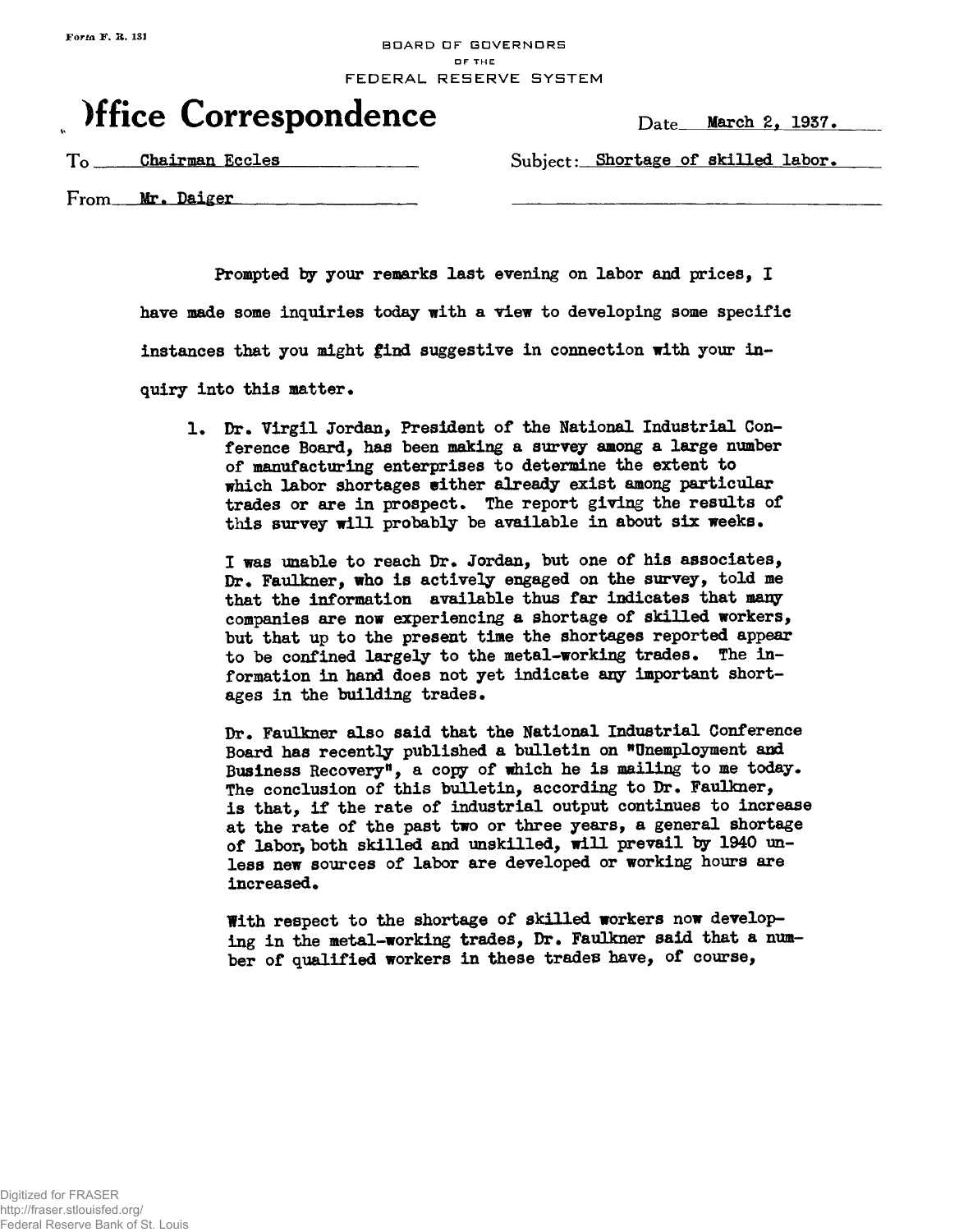**dropped out since 1929, and that in the years since then the training programs previously carried on by manufacturing concerns, as well as the normal apprenticeship admissions to the metal-working trades, have been inoperative. At the present time a number of the manufacturing concerns** report that they are resuming their training programs.

**2. Mr. Rolland J. Hamilton, President of the American Radiator Company, whom I see more or less frequnetly, tells me that the shortage which his company, and others with which he is acquainted, notice most is among the pattern-makers, die**makers, and tool-makers. He says that the great recovery **in the automobile industry, in advance of the recovery in the construction industry, has tended to create a situation that amounts to a virtual monopoly for the automobile industry in the available supply of skilled workers in these three trades. The result is that manufacturers of equipment, such as American Radiator and Standard Sanitary, find bottlenecks developing from time to time because of their inability to find a sufficient number of skilled pattern-makers, die**makers and tool-makers.

**Mr. Hamilton says that there is also noticeable a shortage of draftsmen, but he says that this shortage is largely artificial, created by the absorption of a disproportionate number of draftsmen by governmental agencies, among which he mentions the Public Works Administration and the Resettlement Administration.** 

**As to any widespread shortage of skilled labor in the building trades, Mr\* Hamilton says that he thinks it improbable that such a situation will develop this year, and indicates that such a shortage will come about only when construction reaches 70 or 75 percent of the pre-depression volume.**

**3\* One of Mr\* Lewis H. Brown's assistants in the Johns-Ifanville Corporation, Mr. Syme, tells me that the Johns-Manville plants in various parts of the country are experiencing a shortage of machinists and millwrights. He has recently made some inquiries tohich indicate that the shortage of machinists and millwrights is now general throughout the United States and is also being felt to a considerable extent in Canada.**

**These are all trades that require long apprenticeships, and the shortage in them, as in other skilled groups, — such, for example, as masons and plumbers — has been accummulating over**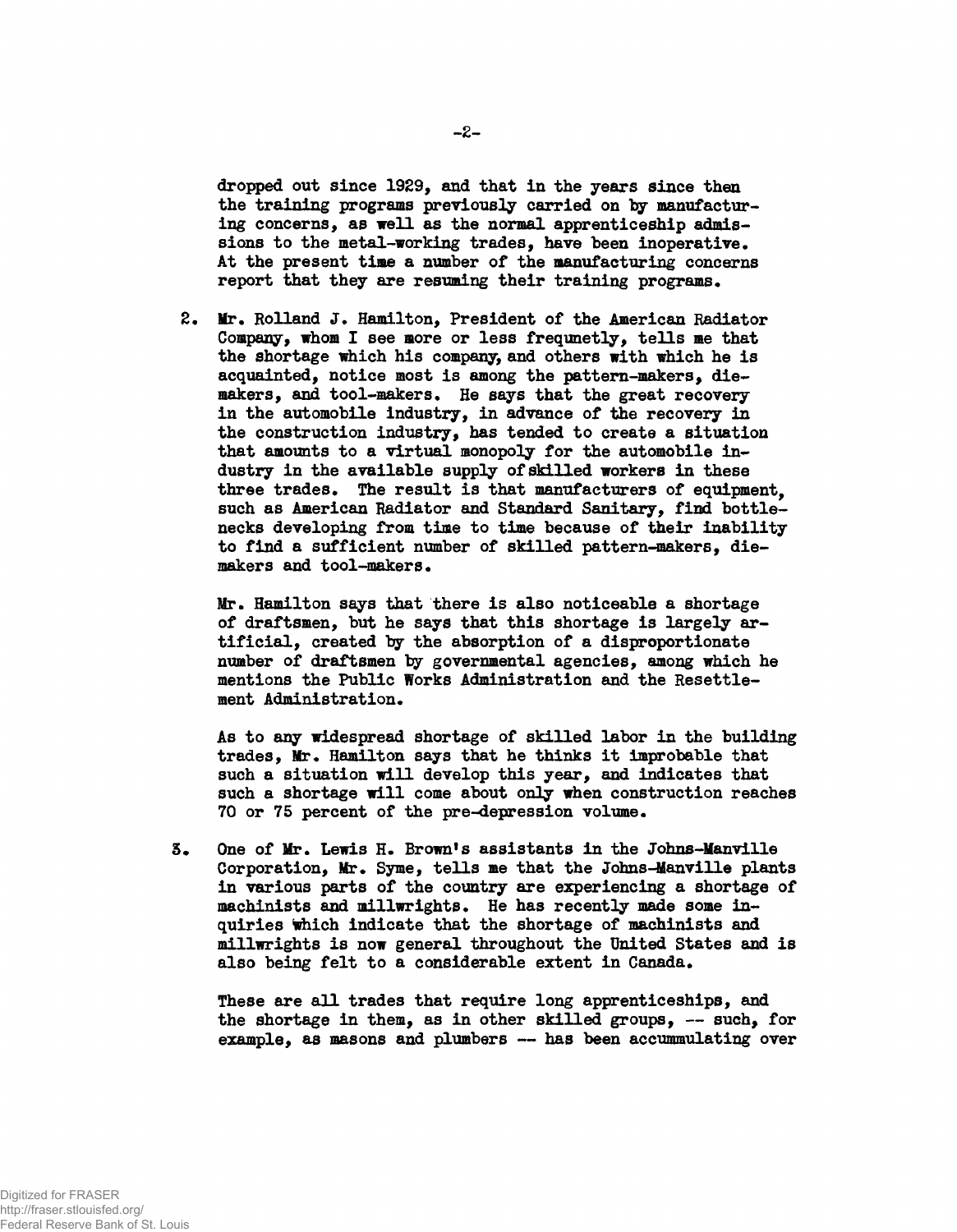**a period of more than ten years\* For about five years prior to the depression, Mr, Syme tells me, there was little or no admission to apprenticeship in the union ranks of machinists and millwrights; and for the past five years there has been a drift of workers in these trades from the construction in**dustry to other industries.

Mr. Syme says that the immediate burden of the shortage of **skilled workers such as those of the Johns-Manville Corporation will necessarily fall on the manufacturer, mho will** have to find means of training the workers that they want. **The Johns-Manville Corporation, he says, has actively resumed its training courses, which are being attended by union men in the unskilled groups who want to work their way up into the skilled groups • Beyond that point, however, the manufacturers can only wait on the reopening of the apprenticeship ranks among the building-trades unions.**

**M£r« Syme has recently received some reports from Chicago that the skilled building-trades workers there are talking about** demanding a rate of \$2.00 an hour. No such demand has yet **been made, but the fact that this rate is being discussed in a city where the rate of construction activity is still relatively low is taken by the Johns-Manville people to indicate that the skilled groups would feel reasonably secure** in making such a demand.

**4\* You may find it useful to have some inquiry made through the Federal reserve banks or branches in communities where there is now a considerable volume of residential-building activity — considerable, that is, in relation to the pres**ent volume of residential building activity generally. **Among cities of more than 100,000 population where such inquiry might be made are Miami, Florida; Jacksonville, Florida; Washington, D. C ; Queens (New York City); the Bronx (New York City); Cincinnati, Ohio; Los Angeles, California; Long Beach, California; San Diego, California; Houston, Texas; and** Dallas, Texas.

**Relatively to the country as a whole, Miami, Florida, and Washington, D. C\* are experiencing something of a boom, though nothing like the pre-depression rate of activity has yet been reached\* The other cities mentioned are showing a significant rate of residential-building activity, as are also a number of cities of less than 100,000 population, but in no case can the**